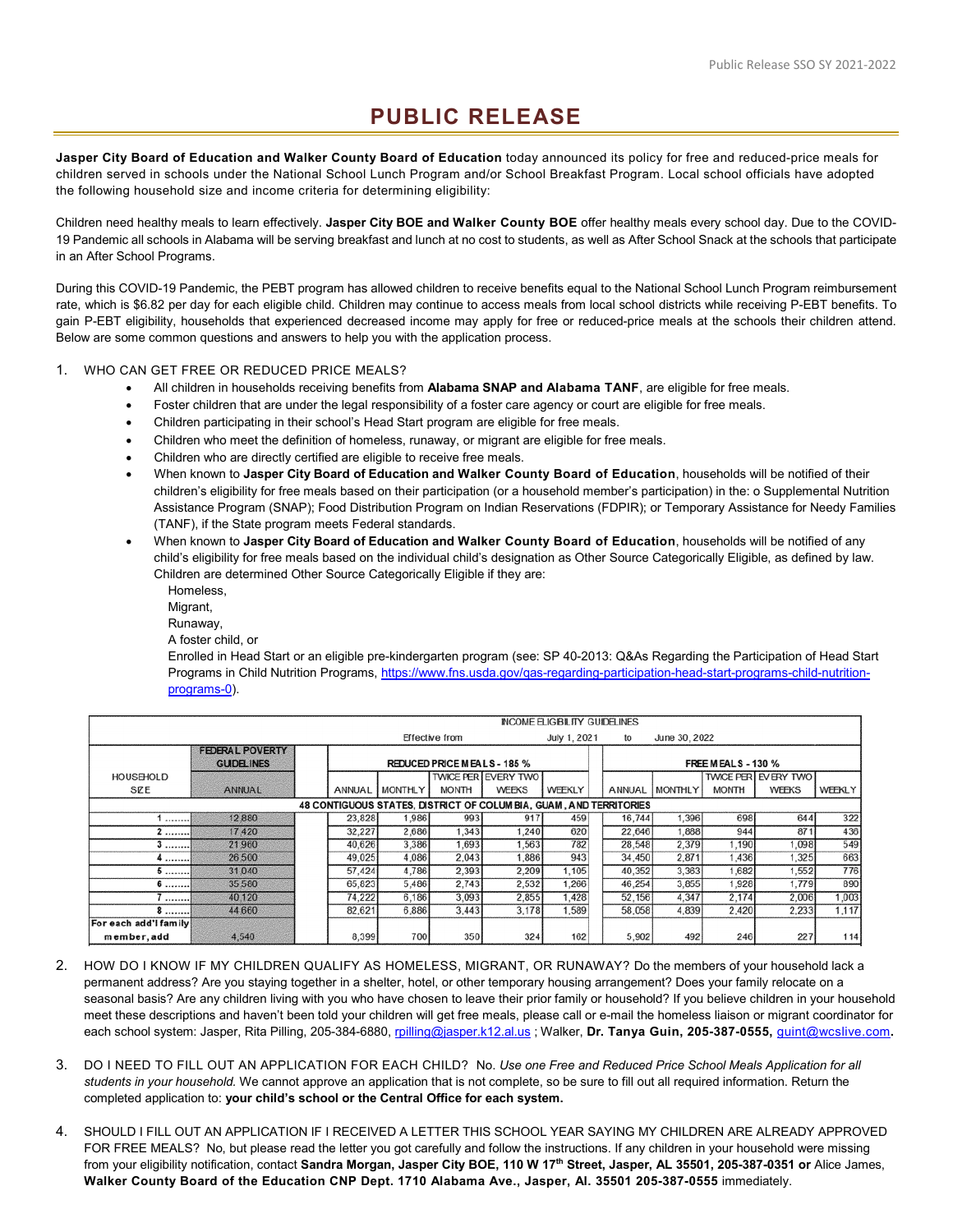- 5. CAN I APPLY ONLINE? **Yes!** You are encouraged to complete an online application instead of a paper application if you are able. The online application has the same requirements and will ask you for the same information as the paper application. Visit **jasper.k12.al.us** or **walkercountyschools.com** to begin or to learn more about the online application process. **Contact Sandra Morgan, Jasper City BOE, 110 W 17th Street, Jasper, AL 35501, 205-387-0351 or Alice James**, **Walker County BOE, CNP Dept. 1710 Alabama Ave., Jasper, Al. 35501 205-387-0555** if you have any questions about the online application.
- 6. MY CHILD'S APPLICATION WAS APPROVED LAST YEAR. DO I NEED TO FILL OUT A NEW ONE? Yes. Your child's application is only good for that school year and for the first few days of this school year, through **September 22, 2021**. You must send in a new application unless the school told you that your child is eligible for the new school year. If you do not send in a new application that is approved by the school or you have not been notified that your child is eligible for free meals, your child will be charged the full price for meals.
- 7. I GET WIC. CAN MY CHILDREN GET FREE MEALS? Children in households participating in WIC may be eligible for free or reduced price meals. Please send in an application.
- 8. WILL THE INFORMATION I GIVE BE CHECKED? Yes. In accordance with program regulations school officials will be verifying the income of some households at some time during the school year. Selected households will be requested to provide income documentation in order to continue receiving free and reduced-price meals.
- 9. IF I DON'T QUALIFY NOW, MAY I APPLY LATER? Yes, you may apply at any time during the school year. For example, children with a parent or guardian who becomes unemployed may become eligible for free and reduced price meals if the household income drops below the income limit.
- 10. WHAT IF I DISAGREE WITH THE SCHOOL'S DECISION ABOUT MY APPLICATION? You should talk to school officials. You also may ask for a hearing by calling or writing to **Dr. Ann Jackson, 110 W 17th Street, Jasper, AL 35501, 205-384-6880,** [ajackson@jasper.k12.al.us](mailto:ajackson@jasper.k12.al.us) **or Dennis Willingham, 1710 Alabama Ave., Jasper, Al 35501, 205-387-0555 or** [wcboe@walkercountyschools.comn](mailto:wcboe@walkercountyschools.comn) **.**
- 11. MAY I APPLY IF SOMEONE IN MY HOUSEHOLD IS NOT A U.S. CITIZEN? Yes. You, your children, or other household members do not have to be U.S. citizens to apply for free or reduced price meals.
- 12. WHAT IF MY INCOME IS NOT ALWAYS THE SAME? List the amount that you normally receive. For example, if you normally make \$1000 each month, but you missed some work last month and only made \$900, put down that you made \$1000 per month. If you normally get overtime, include it, but do not include it if you only work overtime sometimes. If you have lost a job or had your hours or wages reduced, use your current income.
- 13. WHAT IF SOME HOUSEHOLD MEMBERS HAVE NO INCOME TO REPORT? Household members may not receive some types of income we ask you to report on the application or may not receive income at all. Whenever this happens, please write a 0 in the field. However, if any income fields are left empty or blank, those will also be counted as zeroes. Please be careful when leaving income fields blank, as we will assume you meant to do so.
- 14. DO I HAVE TO PROVIDE MY SOCIAL SECURITY NUMBER? Only the last 4 digits of the social security number of the household's primary wage earner or another adult household member (or an indication of "none") is required.
- 15. MAY I DECLINE BENEFITS? Yes. Households notified of their children's eligibility must contact **Sandra Morgan, Jasper City BOE, 110 W 17th Street, Jasper, AL 35501, 205-387-0351 or Alice James, Walker County Board of the Education CNP Dept. 1710 Alabama Ave., Jasper, Al. 35501 205-387-0555** or the school if they choose to decline the free meal benefits.
- 16. WHAT IF ALL CHILDREN ELIGIBLE FOR BENEFITS ARE NOT ON THE NOTICE OF ELIGIBILITY LETTER? If children or households receive benefits under Assistance Programs or Other Source Categorically Eligible Programs and are not listed on the notice of eligibility and are not notified by the school of their free meal benefits, the parent or guardian should contact the school or should submit an income application.
- 17. WE ARE IN THE MILITARY. DO WE REPORT OUR INCOME DIFFERENTLY? Your basic pay and cash bonuses must be reported as income. If you get any cash value allowances for off-base housing, food, or clothing, it must also be included as income. However, if your housing is part of the Military Housing Privatization Initiative, do not include your housing allowance as income. Any additional combat pay resulting from deployment is also excluded from income.
- 18. WHAT IF THERE ISN'T ENOUGH SPACE ON THE APPLICATION FOR MY FAMILY? List any additional household members on a separate piece of paper and attach it to your application. Contact **Sandra Morgan, Jasper City BOE, 110 W 17th Street, Jasper, AL 35501, 205-387-0351 or Alice James**, **Walker County Board of the Education CNP Dept. 1710 Alabama Ave. Jasper, Al. 205-387-0555** to receive a second application.
- 19. MY FAMILY NEEDS MORE HELP. ARE THERE OTHER PROGRAMS WE MIGHT APPLY FOR? To find out how to apply for Alabama SNAP or other assistance benefits, contact your local assistance office or call Alabama hotline number **-** 800-382-0499.

If you have other questions or need help, call *THE CNP DIRECTOR; JASPER, BECKIE MARTIN, 205-387-0351; WALKER, JANELL AULTMAN, 205-387-0555.*